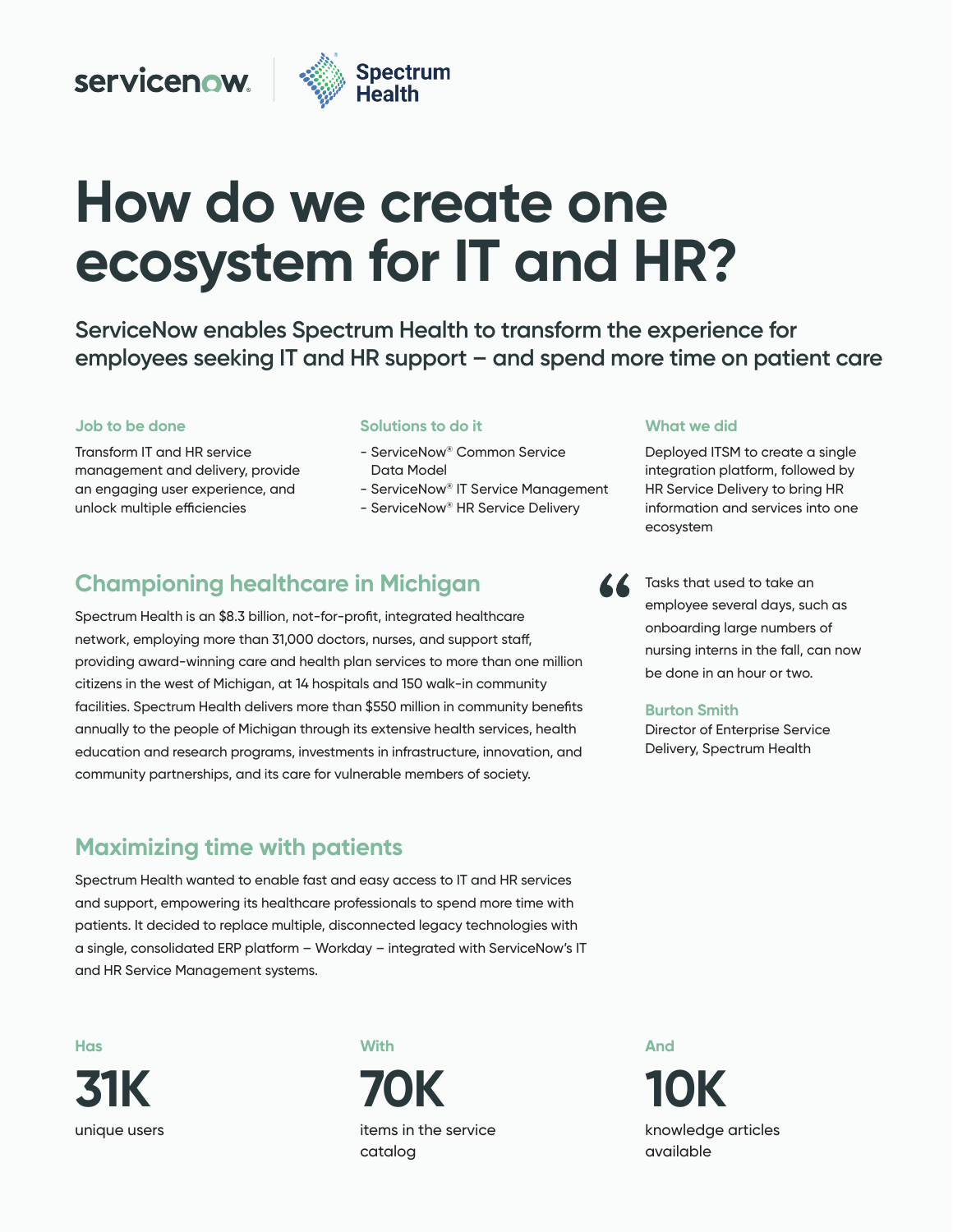## servicenow.



**Satisfaction on the rise**  For maximum value and impact, Spectrum Health brought these interrelated efficient, and productive ways of working, greatly enhancing the employee experience across IT and HR services and support. projects together into one transformational program, to unlock new, more

Digital transformation is driven by technology but realized by people. Our change management focused **Darren Walker** ways of working, while our vision, Chief Hr Officer, 1980 guiding principles, and governance on the personal experience and new helped us to realize the value of ServiceNow.

#### **Tania Bethea**

Senior Director ERP and Enterprise Business Systems, Spectrum Health

#### **Firm foundations**

Guided by a clear strategy and forensic project and change management .<br>technologies. Phase one provided the foundations, with a new IT service management platform and portal, alongside software asset management,  $\sim$ governance, risk, and compliance solutions. "We focused on the basics," ے<br>explains Burton Smith, Director of Enterprise Service Delivery. "The most rundamental elements of any ServiceNow implementation are the Common Services Data Model and the Configuration Management Database. All subsequent business capabilities depend on getting this right." planning, Spectrum Health deployed new, out-of-the-box ServiceNow

#### **On-time, on budget**

With incident, change, knowledge, and configuration management added, all phase one elements were delivered on time and on budget despite the complexities of the COVID-19 pandemic. This enabled Spectrum Health to move confidently into its second phase, the implementation of ServiceNow® HR Service Delivery, featuring HR case and knowledge management, using the same enterprise-wide portal, or 'front door' built for information services, featuring mobile access, and multiple self-service opportunities such as Virtual Agent, all integrated with Workday. Next on the agenda are application portfolio management and service mapping.